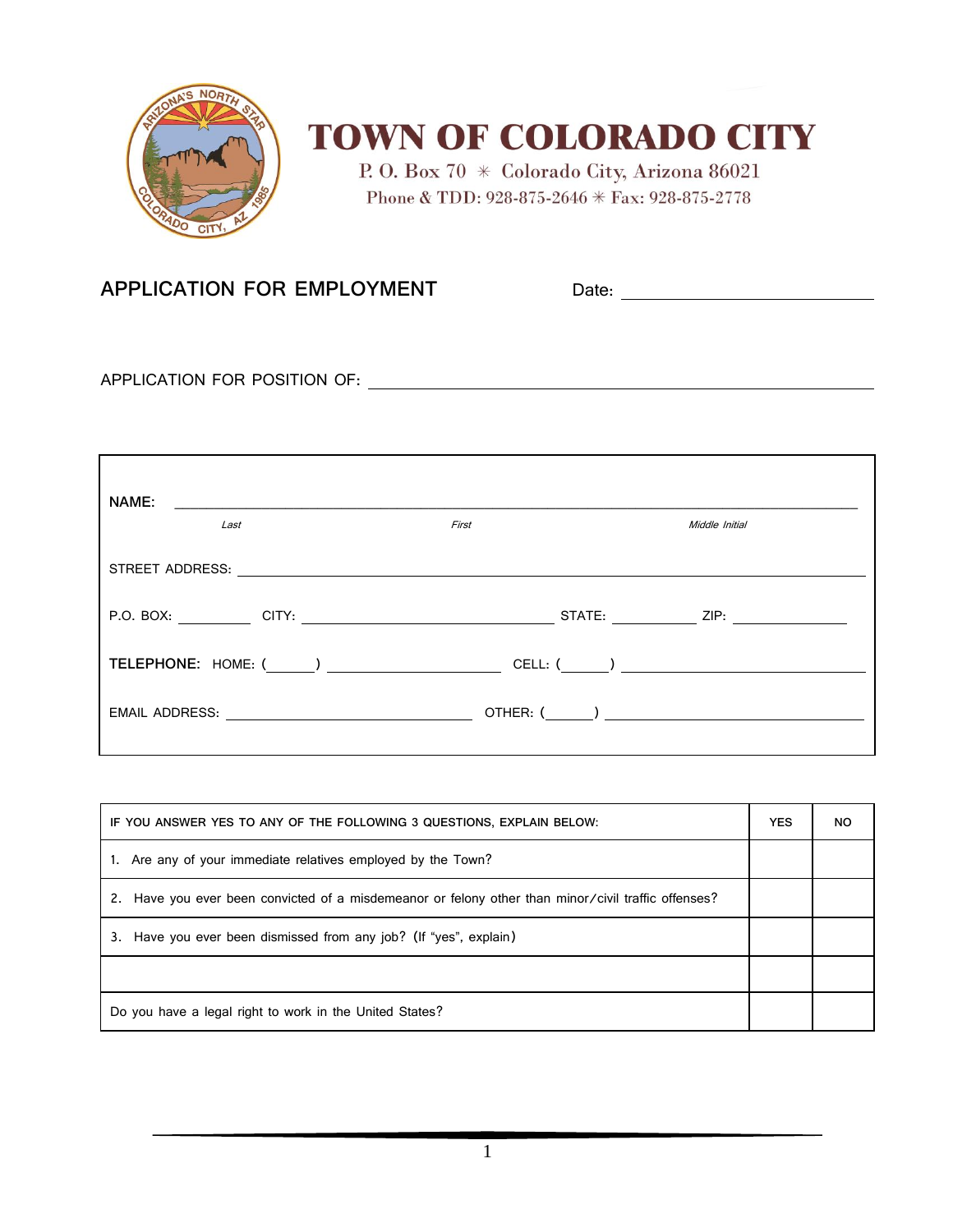**EDUCATION**

Highest grade completed or number of years in school?

Do you have a high school diploma or a GED certificate?

Describe any other education or schools attended:

Describe any other skills or qualifications:

**EXPERIENCE REFERENCES:** List two people who would give a reference as to your work ethic. List supervisors, co-workers, or volunteers that would have an insight to your work history and abilities. You may submit additional information to assist in evaluation of qualifications.

| <b>REFERENCE NAME:</b>                   |       |     |  |  |
|------------------------------------------|-------|-----|--|--|
| ADDRESS                                  |       |     |  |  |
| TELEPHONE NUMBER:                        |       |     |  |  |
| TITLE:                                   |       |     |  |  |
| HOW LONG AQUAINTED:                      | FROM: | TO: |  |  |
| JOB TITLE WHEN WORKING WITH THIS PERSON: |       |     |  |  |
| DESCRIPTION OF DUTIES:                   |       |     |  |  |
|                                          |       |     |  |  |

| <b>REFERENCE NAME:</b>                   |       |     |  |  |
|------------------------------------------|-------|-----|--|--|
| <b>ADDRESS</b>                           |       |     |  |  |
| TELEPHONE NUMBER:                        |       |     |  |  |
| TITLE:                                   |       |     |  |  |
| HOW LONG AQUAINTED:                      | FROM: | TO: |  |  |
| JOB TITLE WHEN WORKING WITH THIS PERSON: |       |     |  |  |
| DESCRIPTION OF DUTIES:                   |       |     |  |  |